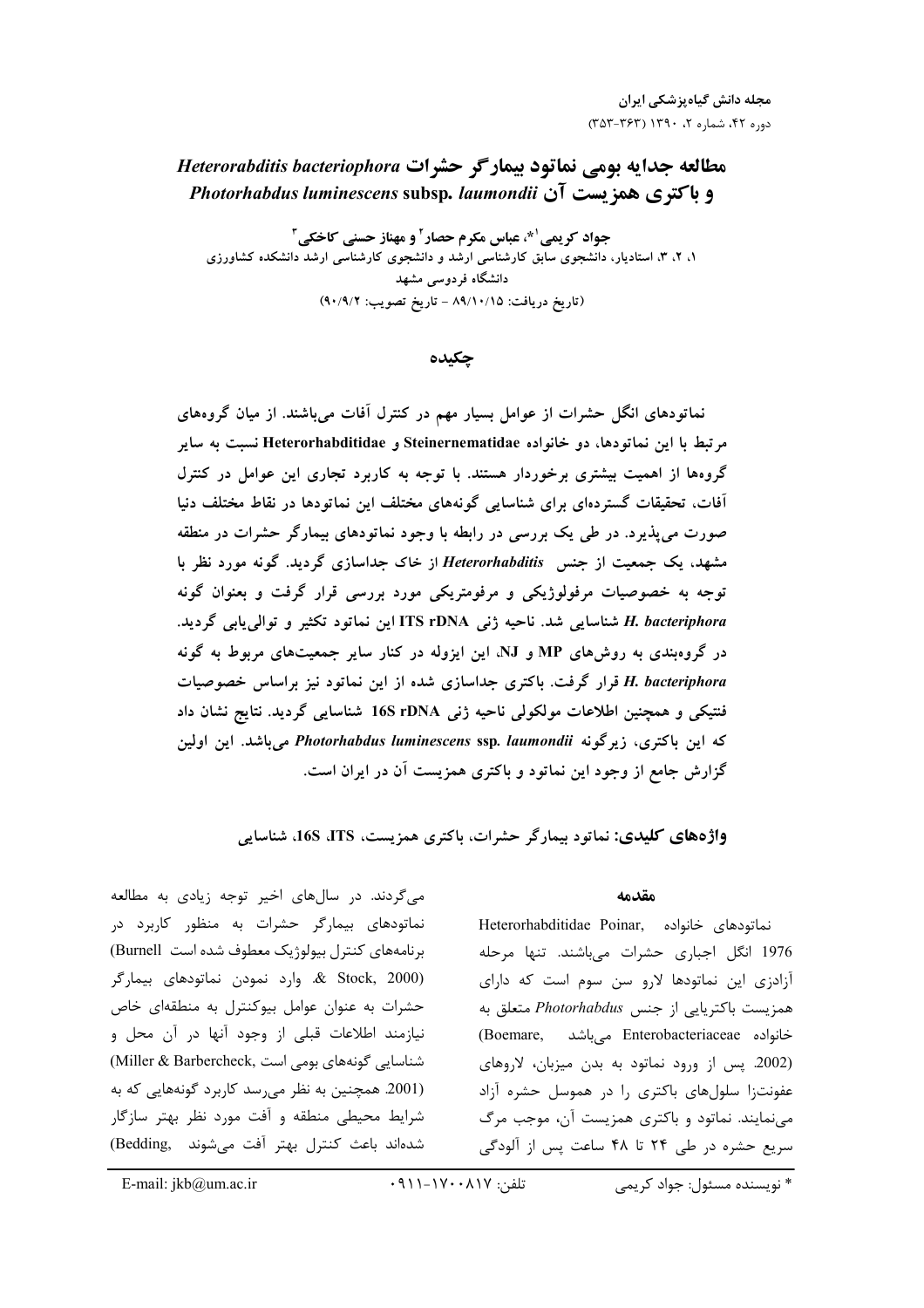(1990. از اینرو یافتن گونههای بومی سازگار با شرایط محیطی دارای اهمیت است.

هم اکنون خانواده Heterorhabditidae دارای تنها یک جنس با نام *Heterorhabditis می*باشد Stock *et Heterorhabditis* ?# 7" 5J 20 B!' .*al.*, 2002) در جهان شناسایی شدهاند که این تعداد روز به روز در (Edgington *et al.*, 2010; Plichta حال افزایش است .*et al.*, 2009; Stock *et al.*, 2002; Saleh, 1995) شناسایی گونههای *Heterorhabditis ب*ا اتکای صرف به به خصوصیات ریختشناسی مشکل است و استفاده از اطلاعات مولکولی مانند توالی نواحی ITS1 و ITS2، نیز  $(Nguyen$  et al., 2006; این زمینه ضروری است .Phan *et al.*, 2003)

ظاهراً در فرآیند سازگاری نژادی نماتودها به شرایط محیطی خاص، نقش نژاد باکتریایی همزیست آن دارای اهمیت میباشد (Emelianoff *et al*., 2008). برخی مطالعات نشان داده است که موفقیت پارازیتیسم نماتودهای بیمارگر حشرات به شریک باکتریایی خاص آنها بستگی دارد (Sicard *et al.*, 2003). تاکنون سه گونه باکتری از جنس *Photorhabdus ش*ناسایی شدهاند که هر یک دارای چندین زیرگونه متفاوت میباشند .(Tailliez *et al.*, 2009)

*S*. *feltiae S*. *carpocapsae* +\*5J B!' *S. kraussei S. glaseri S. bicornutum* (Agazadeh "- f"=J B" " 7" *H. bacteriphora* .*et al.*, 2010; Nikdel *et al.*, 2010; Eivazian Kary *et* O\* .*al.*, 2009; Karimi *et al.*, 2009; Parvizi, 2001) از این مطالعه، شناسایی جدایهای از نماتودهای بیمارگر حشرات و همچنین باکتری همزیست آن بر اساس مشخصات ریختشناسی و توالی های مولکولی بوده است. توصیف نژادهای بومی نماتودهای بیمارگر و همزیستهای باکتریایی آنها، اطلاعات بیشتری در زمینه انتخاب عوامل بالقوه مناسب در برنامههای بیوکنترل فراهم مے آورد.

#### مواد و روشها

#### جمع آوري بيمارگر و آمادهسازي

در سال ۱۳۸۷ تعداد ۵۰ نمونه از عمق صفر تا سی

سانتی متری خاک بصورت تصادفی از مزارع چغندر قند (نزدیک به ریشه گیاه چغندرقند) اطراف مشهد جمع آوری گردید. به منظور بررسی حضور نماتودهای بیمارگر حشرات در نمونههای خاک، از لاروهای سن براى *Galleria mellonella* L. (Lep.: Pyralidae) براى طعمهگذاری استفاده گردید ,Bedding & Akhurst (1975. لاروهای آلوده به تله وایت (White, 1927) منتقل گشت و پس از گذشت مدت زمان لازم، لاروهای عفونتزایی که وارد آب شده بودند جمعآوری و در دمای هشت درجه در یخچال نگهداری گردید Kaya & .Stock, 1997)

### شناسایی ریختشناسی بیمارگر

در شناسایی کلاسیک نماتود از افراد هرمافرودیت نسل اول و افراد ماده، نر و لاروهای عفونتزا نسل دوم با توجه به معیارهای ریختشناسی و ریختسنجی شرح داده شده توسط Kaya Kaya (1996) استفاده گردید. اندازهگیریهای لازم (جدول ۱) با استفاده از ميكروسكوپ نوري اليميوس BH2 (مجهز به لوله ترسيم) انجام شد.

### **ITS -# -\$%&**

#### استخراج DNA و تکثیر ناحیه ITS

Subbotin et روش **Subbotin et** برای استخراج .eCR استفاده شد. جهت انجام واكنش PCR، آغازگرهای TW81 و AB28 مورد استفاده قرار گرفت. اجزای واکنش PCR شامل μl (γ/۵ μl بافر PCR ا DNA 1 µl dNTPs  $\cdot/\Delta$  µl (MgCl<sub>۲</sub>) ومنيزيوم الگو، μl \ آغازگر رفت، μl \ آغازگر برگشت، μl ·/٣ μl آنزیم Taq و V/V اآب مقطر استریل بودند. واکنش با استفاده از دستگاه ترموسایکلر Biometra صورت .(Subbotin *et al*., 2003) 9X nC

# توالي يابي و آناليز فيلوژنتيكي نماتود

محصول PCR جهت توالی¤بابی به شرکت MWG در آلمان ارسال شد. قبل از ارسال، خالصسازی باند مربوطه با استفاده از کیت خالصسازی Bioneer انجام شد. توالی مربوطه پس از دریافت با استفاده از نرمافزار BioEdit 7.0.5.3 (Hall, 1999) ويرايش گرديد. براي آناليز فیلوژنتیکی، از ۲۵ توالی ثبت شده مربوط به ۱۵ گونه مختلف نماتود (موجود در بانک ژن NCBI) استفاده شد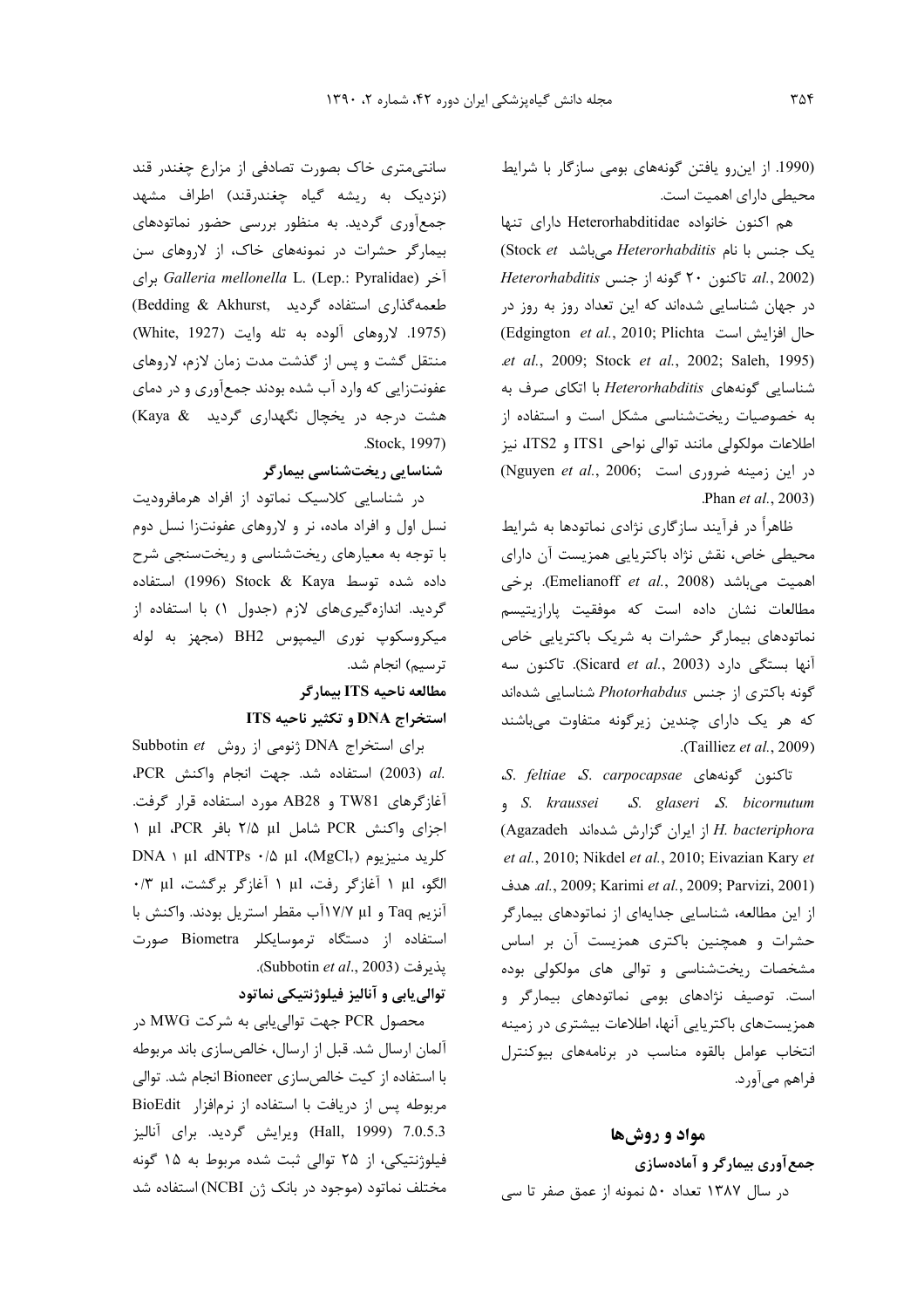محاسبه گردید (Kimura, 1980). آزمون بوت استرپ جهت ارزیابی و تخمین میزان ثبات شاخههای شجره با ۱۰۰۰۰۰ تکرار انجام شد (Felsenstein, 1985). استخراج باكترى همزيست نماتود

استخراج باكترى به روش مستقيم انجام گرفت (Akhurst, 1980). از استریل کننده مرثیولیت برای ضد عفونی سطحی بدن نماتود استفاده شد و سوسیانسیون حاصل از مراحل استخراج باكترى، روى محيط كشت MacConkey پخش گردید و در دمای ۲۵ درجه سلسیوس در انکوباتور قرار داده شد (Akhurst, 1980). و به همراه توالی بدست آمده در این تحقیق، با کمک Ghompson et al., 1994) Clustal X 2.0.10 (Thompson et al., 1994) همرديف شدند. گونه Oscheius tipulae به عنوان گروه خارجی در نظر گرفته شد (Edgington et al., 2010).  $\mathrm{N}$ رسم درختهای Eck & Dayhoff, 1966)  $\mathrm{MP}$  و VN (Saitou & Nei, 1987) با كمك نرمافزار MEGA4. (Tamura et al., 2007) انجام يذيرفت. در درخت NJ، فاصله تكاملى با استفاده از ضريب دو متغيره Kimura

1. Maximum Parsimony

2. Neighbor-joining

| نر                                                                                                                                                                                                                                                                                                                                                                                                                                                                                                                                                                                                                                                                                                                                                     | لاروهای عفونت زا                                                                                                                                                                                                                                                                                                                                                                                                                                                                                                                                                     | ماده (Hermaphroditic)                             | صفت                                |
|--------------------------------------------------------------------------------------------------------------------------------------------------------------------------------------------------------------------------------------------------------------------------------------------------------------------------------------------------------------------------------------------------------------------------------------------------------------------------------------------------------------------------------------------------------------------------------------------------------------------------------------------------------------------------------------------------------------------------------------------------------|----------------------------------------------------------------------------------------------------------------------------------------------------------------------------------------------------------------------------------------------------------------------------------------------------------------------------------------------------------------------------------------------------------------------------------------------------------------------------------------------------------------------------------------------------------------------|---------------------------------------------------|------------------------------------|
| ۱۴                                                                                                                                                                                                                                                                                                                                                                                                                                                                                                                                                                                                                                                                                                                                                     | ۱۵                                                                                                                                                                                                                                                                                                                                                                                                                                                                                                                                                                   | ۱۴                                                | تعداد افراد مورد استفاده           |
| <b>STY±۱۴</b>                                                                                                                                                                                                                                                                                                                                                                                                                                                                                                                                                                                                                                                                                                                                          | ۱۹⇒۶۰∆                                                                                                                                                                                                                                                                                                                                                                                                                                                                                                                                                               | $YY\Delta \pm Y\Lambda$                           | طول بدن                            |
| $(91 - \Delta 5)$                                                                                                                                                                                                                                                                                                                                                                                                                                                                                                                                                                                                                                                                                                                                      | $(\Delta f \cdot - \Delta f \wedge)$                                                                                                                                                                                                                                                                                                                                                                                                                                                                                                                                 | $(Y \cdot Y - \lambda) \cdot$                     |                                    |
| ۲۷/۲±۱/۲                                                                                                                                                                                                                                                                                                                                                                                                                                                                                                                                                                                                                                                                                                                                               | 76± <i>0</i> 16                                                                                                                                                                                                                                                                                                                                                                                                                                                                                                                                                      | 77/0±\/\                                          | عريض ترين بخش بدن                  |
| $(55 - 79)$                                                                                                                                                                                                                                                                                                                                                                                                                                                                                                                                                                                                                                                                                                                                            | $(55 - 57)$                                                                                                                                                                                                                                                                                                                                                                                                                                                                                                                                                          | $(TF-T9/\Delta)$                                  |                                    |
| $\Upsilon\Upsilon/\Upsilon \pm \cdot/\Upsilon$                                                                                                                                                                                                                                                                                                                                                                                                                                                                                                                                                                                                                                                                                                         | $\uparrow\uparrow\uparrow\uparrow\uparrow\pm\cdot\uparrow\uparrow$                                                                                                                                                                                                                                                                                                                                                                                                                                                                                                   | $\mathbf{y} = \mathbf{y} - \mathbf{y}$            | A                                  |
| $(Y)/\mathfrak{r}$ - $Y\mathfrak{r}/\mathfrak{r}$ )                                                                                                                                                                                                                                                                                                                                                                                                                                                                                                                                                                                                                                                                                                    | $(177/9 - 177)$                                                                                                                                                                                                                                                                                                                                                                                                                                                                                                                                                      | $(19/\lambda - YY)$                               |                                    |
| $\Delta/Y \pm \cdot / \sqrt{}$                                                                                                                                                                                                                                                                                                                                                                                                                                                                                                                                                                                                                                                                                                                         | $\Delta/\Upsilon \pm \cdot/\Upsilon$                                                                                                                                                                                                                                                                                                                                                                                                                                                                                                                                 | $\Delta/\Upsilon \pm \cdot/\Upsilon$              | B                                  |
| $(\Delta/\Upsilon\Upsilon-\Delta/\Upsilon)$                                                                                                                                                                                                                                                                                                                                                                                                                                                                                                                                                                                                                                                                                                            | $(\frac{4}{3}$                                                                                                                                                                                                                                                                                                                                                                                                                                                                                                                                                       | $(\mathfrak{f}/\mathfrak{V}-\Delta/\mathfrak{f})$ |                                    |
| $\left.\right.\right.\left.\left.\right.\left.\right\vert \left.\right.\left\langle \right.\left\vert \left.\right.\left\langle \right.\right.\left\vert \left.\left\langle \right.\right.\left\langle \right.\left\langle \right.\right.\left\langle \right.\left\langle \right.\left\langle \right.\left\langle \right.\left\langle \right.\left\langle \right.\left\langle \right.\left\langle \right.\left\langle \right.\left\langle \right.\left\langle \right.\left\langle \right.\left\langle \right.\left\langle \right.\left\langle \right.\left\langle \right.\left\langle \right.\left\langle \right.\left\langle \right.\left\langle \right.\left\langle \right.\left\langle \right.\left\langle \right.\left\langle \right.\left\langle$ | $\Delta$ / $\epsilon$ \ $\pm$ $\cdot$ / $\Delta$                                                                                                                                                                                                                                                                                                                                                                                                                                                                                                                     | $\setminus \cdot$ /۶۷ $\pm \cdot$ /۶              | C                                  |
| $(9/5 - 1 \cdot 15)$                                                                                                                                                                                                                                                                                                                                                                                                                                                                                                                                                                                                                                                                                                                                   | $(\mathfrak{f}/\mathfrak{I}-\mathfrak{F}/\mathfrak{I})$                                                                                                                                                                                                                                                                                                                                                                                                                                                                                                              | $(9/\lambda - 1)/5$                               |                                    |
| $\frac{1}{2}$                                                                                                                                                                                                                                                                                                                                                                                                                                                                                                                                                                                                                                                                                                                                          | $8/8$ 9 $\pm$ $\cdot$ /۳                                                                                                                                                                                                                                                                                                                                                                                                                                                                                                                                             | $f/\iota \pm \iota/\iota$                         | $\mathbf{c}'$                      |
| $(Y/\lambda\Delta-\Upsilon/\Upsilon)$                                                                                                                                                                                                                                                                                                                                                                                                                                                                                                                                                                                                                                                                                                                  | $(\Delta/\lambda-\mathcal{S}/\Delta9)$                                                                                                                                                                                                                                                                                                                                                                                                                                                                                                                               | $(\Upsilon/\Upsilon-\Upsilon/\Upsilon)$           |                                    |
|                                                                                                                                                                                                                                                                                                                                                                                                                                                                                                                                                                                                                                                                                                                                                        |                                                                                                                                                                                                                                                                                                                                                                                                                                                                                                                                                                      | $YY/\Delta\pm\cdot/\Delta$                        | V                                  |
|                                                                                                                                                                                                                                                                                                                                                                                                                                                                                                                                                                                                                                                                                                                                                        |                                                                                                                                                                                                                                                                                                                                                                                                                                                                                                                                                                      | $(Y^{\epsilon} - Y^{\epsilon})$                   |                                    |
|                                                                                                                                                                                                                                                                                                                                                                                                                                                                                                                                                                                                                                                                                                                                                        |                                                                                                                                                                                                                                                                                                                                                                                                                                                                                                                                                                      | 85±01                                             | V'                                 |
|                                                                                                                                                                                                                                                                                                                                                                                                                                                                                                                                                                                                                                                                                                                                                        |                                                                                                                                                                                                                                                                                                                                                                                                                                                                                                                                                                      | $(\lambda \uparrow - \lambda \lambda)$            |                                    |
| $97/2 \pm 1/2$                                                                                                                                                                                                                                                                                                                                                                                                                                                                                                                                                                                                                                                                                                                                         | $\left. \right. \left. \left. \right. \right. \left. \left. \right. \left. \left. \right. \left. \left. \right. \left. \right. \left. \left. \right. \right. \left. \left. \right. \left. \right. \left. \left. \right. \right. \left. \left. \right. \right. \left. \left. \right. \right. \left. \left. \right. \left. \left. \right. \right. \left. \left. \right. \right. \left. \left. \right. \right. \left. \left. \right. \right. \left. \left. \right. \right. \left. \left. \right. \right. \left. \left. \right. \right. \left. \left. \right. \right. \$ | $11Y/\Delta \pm 7/\Delta$                         | منفذ دفعی- ترشحی                   |
| $(\lambda 5 - 95/)$                                                                                                                                                                                                                                                                                                                                                                                                                                                                                                                                                                                                                                                                                                                                    | $(95-1.9)$                                                                                                                                                                                                                                                                                                                                                                                                                                                                                                                                                           | $(111 - 171)$                                     |                                    |
| $\Delta f/\tau \pm \tau/\tau$                                                                                                                                                                                                                                                                                                                                                                                                                                                                                                                                                                                                                                                                                                                          | 98/4±1/4                                                                                                                                                                                                                                                                                                                                                                                                                                                                                                                                                             | $5\lambda \pm 1/\lambda$                          | طول دم                             |
| $(\Delta)/\Upsilon-\Upsilon$                                                                                                                                                                                                                                                                                                                                                                                                                                                                                                                                                                                                                                                                                                                           | $(\lambda \beta - \beta)$                                                                                                                                                                                                                                                                                                                                                                                                                                                                                                                                            | $(60 - YT)$                                       |                                    |
| $90/7 \pm 1/7$                                                                                                                                                                                                                                                                                                                                                                                                                                                                                                                                                                                                                                                                                                                                         | 91/۴±1/1                                                                                                                                                                                                                                                                                                                                                                                                                                                                                                                                                             | $\gamma\uparrow\pm\gamma/\gamma$                  | موقعیت منفذ دفعی– ترشحی به طول مری |
| $(91/F-9V/T)$                                                                                                                                                                                                                                                                                                                                                                                                                                                                                                                                                                                                                                                                                                                                          | $(19-91)$                                                                                                                                                                                                                                                                                                                                                                                                                                                                                                                                                            | $(\lambda f - \eta V)$                            |                                    |
| $007/T \pm 7/T$                                                                                                                                                                                                                                                                                                                                                                                                                                                                                                                                                                                                                                                                                                                                        | $11.75 \pm 17$                                                                                                                                                                                                                                                                                                                                                                                                                                                                                                                                                       |                                                   | موقعیت منفذدفعی– ترشحی به طول دم   |
| $(161/Y-189)$                                                                                                                                                                                                                                                                                                                                                                                                                                                                                                                                                                                                                                                                                                                                          | $(1 - f - 11f)$                                                                                                                                                                                                                                                                                                                                                                                                                                                                                                                                                      |                                                   |                                    |
| $\Gamma \Delta / \Gamma \pm \cdot / \Lambda$                                                                                                                                                                                                                                                                                                                                                                                                                                                                                                                                                                                                                                                                                                           |                                                                                                                                                                                                                                                                                                                                                                                                                                                                                                                                                                      |                                                   | طول اسپيکول                        |
| $(79 - 79)$                                                                                                                                                                                                                                                                                                                                                                                                                                                                                                                                                                                                                                                                                                                                            |                                                                                                                                                                                                                                                                                                                                                                                                                                                                                                                                                                      |                                                   |                                    |
| $1\Delta/\lambda \pm \cdot 7$                                                                                                                                                                                                                                                                                                                                                                                                                                                                                                                                                                                                                                                                                                                          |                                                                                                                                                                                                                                                                                                                                                                                                                                                                                                                                                                      |                                                   | طول گوبرناكولوم                    |
| $(15-1)$                                                                                                                                                                                                                                                                                                                                                                                                                                                                                                                                                                                                                                                                                                                                               |                                                                                                                                                                                                                                                                                                                                                                                                                                                                                                                                                                      |                                                   |                                    |
| $\Delta$ 9 $\pm$ 1/٢                                                                                                                                                                                                                                                                                                                                                                                                                                                                                                                                                                                                                                                                                                                                   |                                                                                                                                                                                                                                                                                                                                                                                                                                                                                                                                                                      |                                                   | طول بر گشتگی بیضهها                |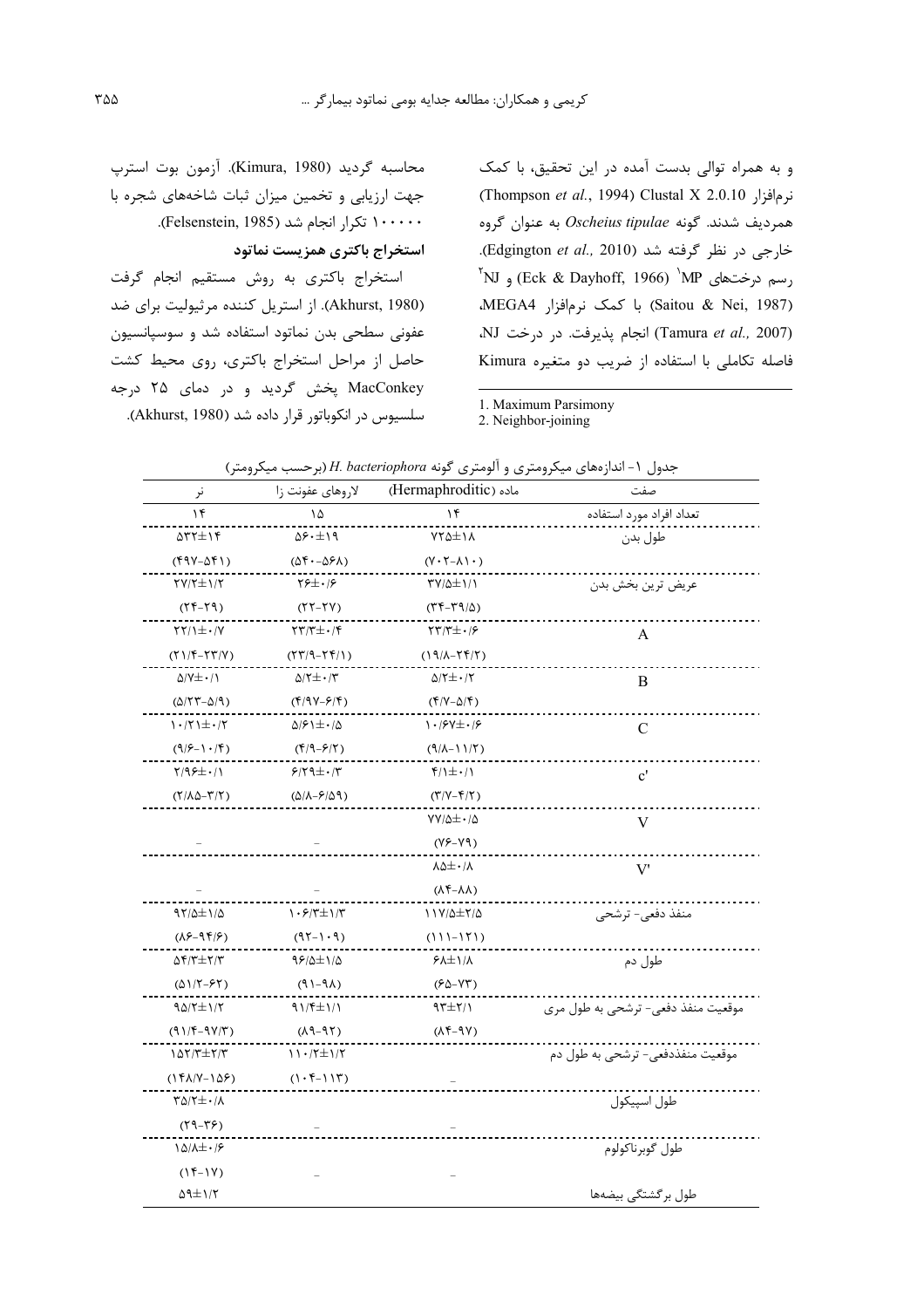تعيين مشخصات فنتيك باكترى همزيست

پس از رشد اولیه باکتریهای جدا شده روی محیط MacConkey، باکتری تک کلنی گردید. شرایط بررسی دمای ۲۵ درجه سلسیوس بود. شکل سلولها و تحرک آنها و جذب Dye (قرمز خنثی) به کمک کشت ۲۴ ساعته مطالعه گردید (Akhurst & Boemare, 1988). مرفولوژی سلولهای باکتری با استفاده از میکروسکوپ Zeiss Axiostar (بزرگنمایی ۱۰۰۰) بررسی گردید. تشخیص فاز باکتری با کمک محیط كشت انجام پذيرفت. بررسي واكنش DNAse، بیولومینسنس و نیز توان تولید رنگدانه بر اساس Boemare et al. , (1988) Akhurst & Boemare , (1997) صورت پذیرفت. دادههای حاصله با اطلاعات موجود مقايسه گرديد. تعيين آستانه حرارتي رشد باکتری (ماکزیمم دما) با کشت باکتری در محیط LB ' و حمام آب گرم با دقت t۰/۲ درجه سلسیوس اندازهگیری شد، نمونهها به مدت زمان ۴۸ ساعت در شرایط دمایی ۳۴، ۳۵، ۳۶، ۳۲، ۳۸، ۳۹ و ۴۰ درجه سلسیوس قرار گرفتند. بعد از این مدت زمان زندهمانی باکتریها مورد بررسے قرار گرفت.

مطالعه ناحيه ١۶S rDNA

استخراج DNA ژنومی باکتری و تکثیر ناحیه 16S rDNA

تک کلنی باکتری پس از تایید مشخصات مرفولوژیک و بیوشیمیایی در محیط LB (۱۰ ml) کشت داده شد و به مدت ۲۴ ساعت در انکوباتور شیکردار (۱۴۰rpm) و دمای ۲۵ درجه سلسیوس قرار گرفت. Fischer-le Sauxe et با توجه به روش Fischer-le Sauxe et .al (1999) انجام گرفت. محلول DNA ژنومی با افزودن ٢٠٠μl آب مقطر يا بافر TE آماده شده و جهت استفاده بعدی در دمای ۲۰- درجه سلسیوس نگهداری شد (Fischer-le Sauxe et al., 1999). واكنش زنجيرهاي پلیمراز در حجم ۱۰۰μl و به کمک ترکیبات ساخت شركت Bioneer انجام شد. مخلوط واكنش شامل ١٠ ١٠ بافر PCR × ١٠ µl ٨ مخلوط dNTPs، ٢/۵ واحد آنزيم Taq پلمیمراز، ۱μl از هر آغازگر و DNA ۲μl الگو بود. آغازگرهای مورد استفاده عبارت بود از I6S-F و 16S-R

محصول PCR جهت توالي يابي به شركت MWG در آلمان ارسال شد. توالی مربوطه پس از دریافت با استفاده از نرمافزار Bioedit (Hall, 1999) Bioedit) ویرایش گردید. در ارزیابی رابطه فیلوژنیک بین جدایه ایرانی Photorhabdus با دیگر جدایهها و گونههای این جنس بر اساس توالي 16S، از ۲۵ توالي ثبت شده مربوط به سه گونه مختلف .Photorhabdus spp (موجود در بانک ژن NCBI) استفاده شد که عبارت بود از AY278641 و JP. luminescens ssp. luminescens (NR 037074 P. asymbiotica ssp. (AY280573, AY280574) P. asymbiotica ssp. (NR 036851) australis  $P_{\cdot}$ asymbiontica  $(Z76753)$ asymbiotica AY278650) P. luminescens ssp. laumondii EU250473 AY278647 AY278649 AY278648 EU600196 GHQ696947 **.EU600195**  $\ddot{ }$ P. luminescens ssp. thracensis (EU122952, (EU930334, EU930333) ،EU930335, AJ560634) AY278645) *P.* luminescens ssp. kayaii JP. luminescens ssp. akhurstii (AY278643 P. temperate (AY278652 , AY278657) (EU124381) Xenorhabdus nematophila YL001 Proteus vulgaris (NR\_025336) توالی مربوط به *Xenorhabdus* و *Proteus vulgaris* nematophila به عنوان گروه خارجی درنظر گرفته شدند (Akhurst et al., 2004). توالیهای مورد نظر، با کمک Ghompson et al., 1994) Clustal X 2.0.10 (Thompson et al., 1994) همرديف شدند. تغييرات مورد نياز و رسم شجره به روش MP (Saitou & Nei, 1987) NJ , (Eck & Dayhoff, 1966) (Tamura et al., 2007) MEGA4 با كمك نرمافزار انجام پذیرفت. در درخت NJ، فاصله تکاملی با استفاده از ضريب دو متغيره Kimura محاسبه گرديد .Kimura (1980. آزمون بوت استرب جهت ارزيابي و تخمين

که برای تکثیر ناحیه 16S باکتریهای همزیست نماتودها توسط .I999) Fischer-le Sauxe et al. معرفي گردیدند. علاوه بر نمونه کنترل منفی، DNA باکتری Xenorhabdus bovienii به عنوان كنترل مثبت در واكنش PCR استفاده شد. شرايط انجام واكنش PCR بود. Fischer-le Sauxe et al. بود. (1999) Fischer-le Sauxe تعيين توالي و آناليز فيلوژنيكي باكترى

<sup>1.</sup> Luria-Bertani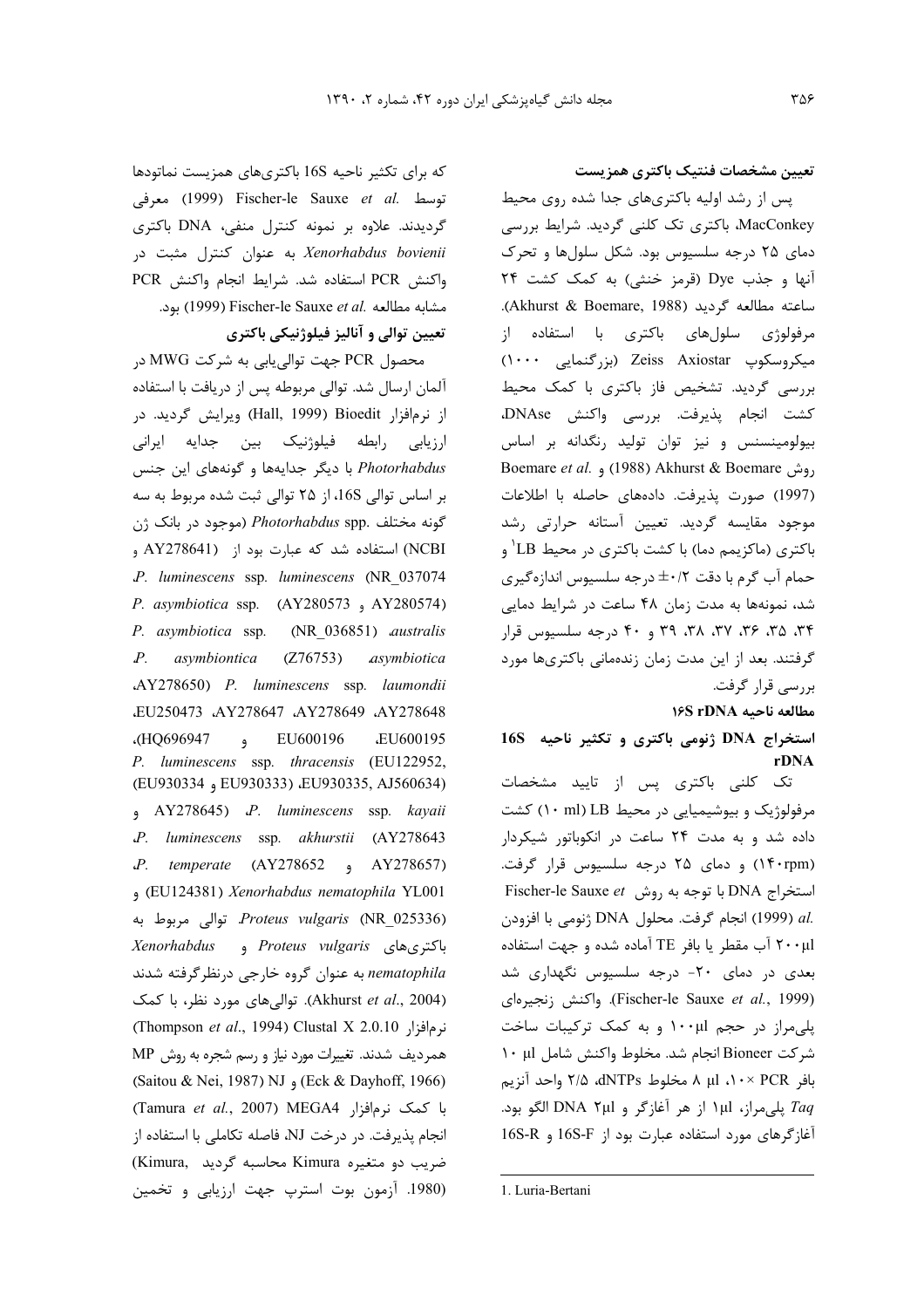میزان ثبات شاخههای شجره با ۱۰۰۰۰۰ تکرار انجام شد (Felsenstein, 1985).

## نتايج

#### شرح گونه Heterorhabditis bacteriophora

ماده هرمافرودیت مربوط به نسل اول: بدن کشیده و مستقيم، كوتيكول بدن صاف و فاقد شيار، سرصاف، فاقد شیار و همتراز بدن میباشد که در قسمت بالا تا حدی تخت (Truncate) و متمایل به گرد است. محفظه دهان لولهای شکل و فراخ، لوله اولیه و ایسموس (لوله ثانویه مړي)، لولهای شکل و نسبتاً کشیده که عرض لوله اولیه بیشتر از لوله ثانویه میباشد. حباب میانی مری متورم و ماهیچهای و حباب انتهایی مری متورم و گلابی شکل است. حلقه عصبی در وسط ایسموس مری قرار دارد. دریچه بین مری و روده مشخص و نیمه کروی است. دستگاه تولیدمثل دارای دو لوله جنسی است که در طرفین بدن کشیده شدهاست و در انتها دارای برگشتگی به سمت شکمی میباشند. شکاف فرج به صورت یک شیار عرضی در وسط بدن بوده که لبهای آن دارای کمی برآمدگی میباشد. واژن به شکل کوتاه و ماهیچهای است. دم مخروطی با انتهای نوک تیز که طول آن تقریباً دو برابر عرض بدن در ناحیه مخرج است. فاسمید در نمونههای مورد بررسی قابل مشاهده نبود (شکل ۱– A، (I, H).

# افراد ماده نسل دوم: شبیه به ماده هرمافرودیت ولی کمی کوچک تر میباشد.

افراد نر نسل دوم: بدن بلند و کشیده که پس از تثبیت شدن کمی به طرف شکم خمیدگی داشته و به حالت هلالي مشخص است. پوست بدن نسبتاً صاف و فاقد شیار، سر صاف، بدون شیار و همتراز بدن بوده که قسمت بالایی آن تا حدی تخت می باشد. مری کاملاً ماهیچهای است و لوله اولیه و ثانویه مری بصورت لولهای شکل و نسبتاً کشیده قابل مشاهده است. حباب میانی مری متورم و قابل تشخیص و حباب انتهایی مری متورم و گلابی شکل میباشد. حلقه عصبی درنیمه دوم لوله ثانویه مری و در مجاورت حباب انتهای مری قرار دارد. دریچه بین مری و روده، مشخص و به شکل نیمه کروی است. دستگاه تولیدمثلی دارای یک لوله جنسی میباشد که درانتها دارای برگشتگی به سمت شکمی است.

اسپیکول به صورت جفت و هلالی شکل بوده که گرەھاي (مانوبريوم) آن نسبتاً كوچک است، گوبرناكولوم نسبتاً بلند و تقريباً به اندازه نصف طول اسييكول می باشد. دم مخروطی شکل و نوک تیز است (شکل ۱- $\overline{A}$   $\overline{A}$   $\overline{C}$ 

لاروهای عفونتزای نسل دوم: بدن بلند، باریک وکشیده که اغلب در پوسته لاروی سن دوم قرار دارد. لوله اولیه مری به صورت متورم که گاهی تشخیص آن از حباب میانی مشکل میباشد، ایسموس، لولهای شکل و کشیده، حباب میانی مری متورم و حباب انتهایی مری متورم و گلابی شکل است. حلقه عصبی در نیمه ابتدایی لوله ثانويه مرى و با فاصله كمى نسبت به حباب ميانى مری قرار دارد. دریچه بین مری و روده کاملاً مشخص میباشند (شکل 1− G ،E ،B). شناسایی مولکولی نماتود

ناحیه ITS1-5.8S-ITS2 تکثیر شده در این نماتود، دارای قطعهای به طول ۷۰۷ نوکلئوتید بود که توالی به دست آمده در بانک ژن (NCBI) با شماره دسترسی GU362544 ثبت گردید. برای آنالیز فیلوژنتیکی از روش های MP (شجره حاصل نشان داده نشده است) و NJ استفاده شد که توپولوژی درختهای حاصله مشابه بود. کلادوگرام حاصل از ارزیابی به شیوه NJ در شکل ۲ نشان داده شده است.بر این مبنا گونههای سه گروه "indica" ،"bacteriphora" و "megidis" كاملاً تفكيك شدند و ایزوله مورد بررسی در کنار سایر جمعیتهای گونه H. bacteriphora با مقدار بوت استرب بالا (۹۴) قرار گرفت. درخت به دست آمده از این مطالعه بطور آشكاری مشابه نتايج .Edgington et al (2010) بود. شناسایی فنتیکی باکتری

باکتری همزیست جدا شده مشخصات واضح و تیپیک P. luminescens را روی محیط کشت MacConkey نشان داد. نمونه مورد نظر در این محیط کشت، قرمز خنثی را جذب نمود. سلولهای فاز ١ این باکتری، حالت چسبنده و لزج داشت که این مشخصه در تیپ سلولهای ثانویه دیده نمیشود. بررسی خواص بیوشیمیایی این جدایه باکتری نشان داد که ماکزیمم دمای ,شد آن ۳۶°C (و بعضاً ۲۰/۲ (۳۷°C بود. واکنش P. luminescens مانند Mashhad 1 در جدايه DNAse مثبت (CIP ۱۰۵۵۶۵<sup>T</sup> استرین تیپ) ssp. *laumondii* بود.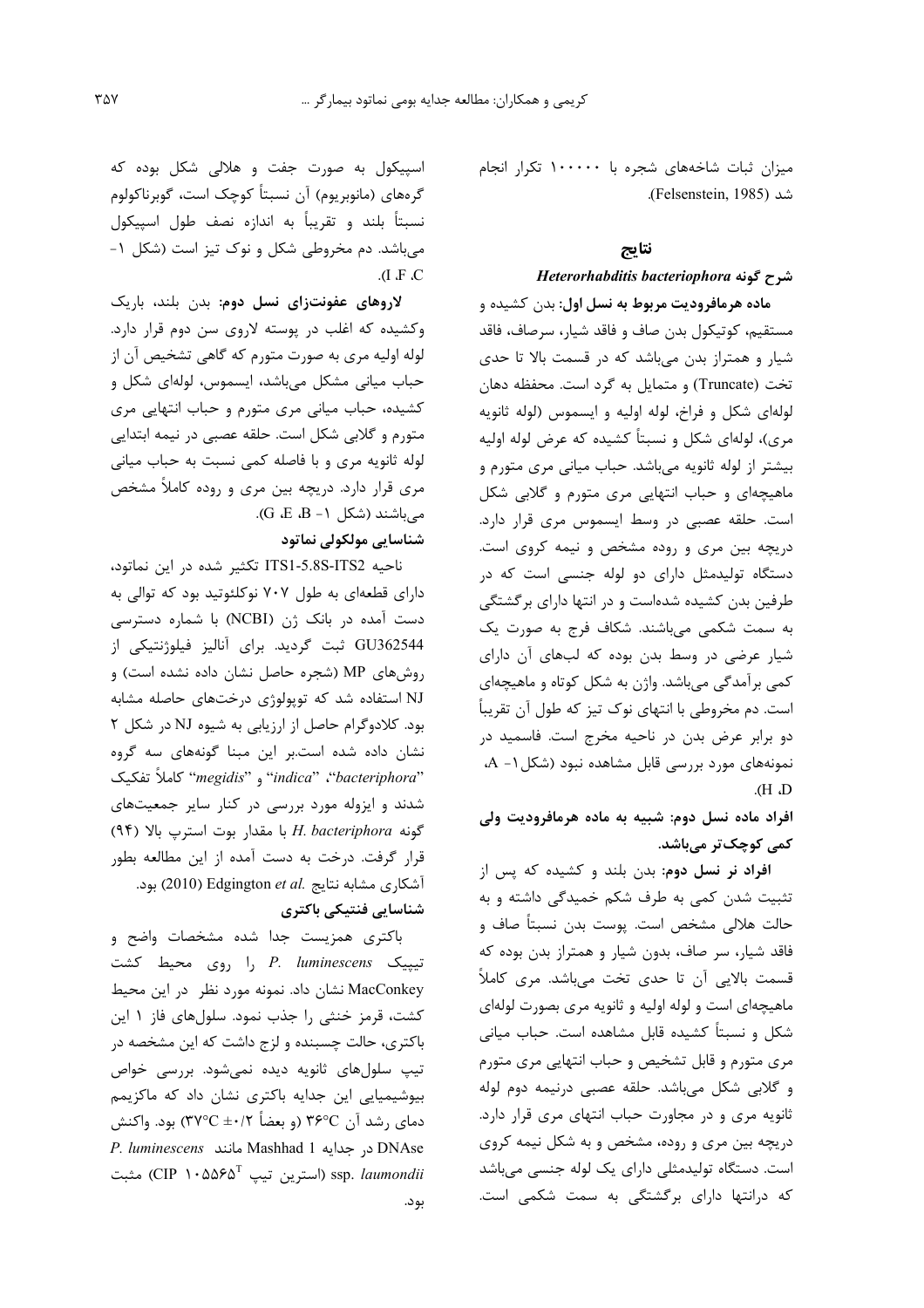

شكل A *Heterorhabditis bacteriophora* - 1: نماتود ماده- B: لارو عفونتزا- C: نماتود نر- D: بخش جلويي بدن نماتود ماده- E: بخش جلويي بدن لارو عفونت زا− F: سر درنماتود نر− G: دم لارو عفونت زا− H: دم ماده− I: دم نر



شكل ٢- رابطه فيلوژني بين ايزوله ايراني H. bacteriophora و ديگر گونهها/ ايزولههاي Heterorhabditis بر اساس توالي ناحيه ITS با استفاده از روش NJ با ۱۰۰۰۰۰ تکرار. گونه Oscheius tipulae به عنوان گروه خارجی در نظر گرفته شده و اعداد کنار گرهها معرف بوت استرپ میباشد.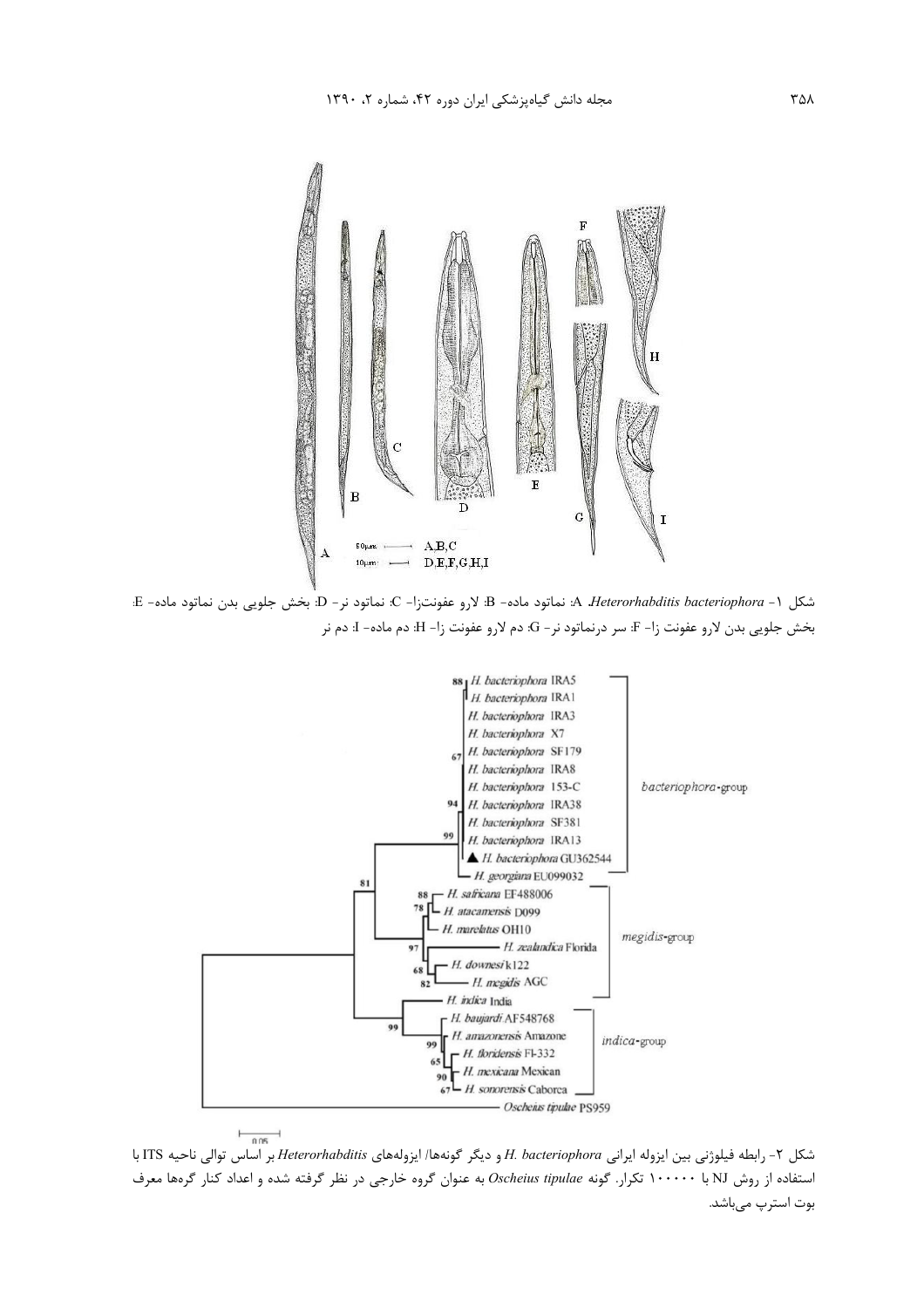شناسایی مولکولی باکتری

د, تكثير ناحيه 16S اين باكترى، قطعهاى به طول ۱۴۹۹ نوکلئوتید بدست آمد. توالی مربوطه در بانک ژن NCBI با شماره دسترسی HQ696947 ثبت گردید. در درخت NJ، استرین Mashhad 1 در کنار سایر P. luminescens ssp. استرین های مربوط به زیرگونه laumondii با عدد بوت استرپ بالا قرار گرفت (شكل ٣). استرین Mashhad 1 به همراه دیگر جمعیتهای ایرانی و غیر ایرانی این گونه تشکیل یک شاخه را داد و به نظر می رسد استرین برکون (Brecon با شماره دسترسی AY278647) گروه خواهری این شاخه باشد.

اطلاعات به دست آمده از درخت NJ نشان داد که ایزوله Mashhad 1 به همراه دیگر استرینهای *P. luminescens* ssp. *luminescens* د, شاخهای جداگانه نسبت به گروه Brecon قرار می گیرد.

جهان شناسایی شدهاند که شامل Steinernematidae و Heterorhabditidae می باشند (Poinar, 1993). خانواده Steinernematidae دارای دو جنس Steinernema (با بیش از ۳۰ گونه) و Neosteinernema (تنها دارای یک گونه) بوده و خانواده Heterorhabditidae تنها دارای (Edgington et al., حنس, Heterorhabditis 2010; Plichta et al., 2009; Stock et al., 2002; Saleh. 1995).

با افزایش گونههای توصیف شده نماتودهای جنس Heterorhabditis، كاربرد روشهاى سنتى مانند مقايسه ریختشناسی، استفاده محدودی دارد (Stock, 2002). در عین حال، توسعه روشهای مولکولی، راهکارهای مناسبی را برای شناسایی جمعیتها و گونههای نماتودهای بیمارگر فراهم آورده است. در این بین توالی یابی DNA، متداولترین روشی است که مورد (Stock, 2002; Stock et رار میگیرد) از جمله نشانگرهای مولکولی به کار رفته در  $al.$  , 1996) این گونه بررسیها، ناحیه ژنی ITS1 و ITS2 است





شكل ٣- رابطه فيلوژنى بين ايزوله ايرانىP. Luminescens و ديگر گونهها/ ايزولههاى Photorhabdus بر اساس توالى ناحيه 16S با استفاده از روش NJ با ۱۰۰۰۰۰ تکرار. گونه Proteus vulgaris به عنوان گروه خارجی در نظر گرفته شده و اعداد کنار گرهها معرف بوت استرپ میباشند.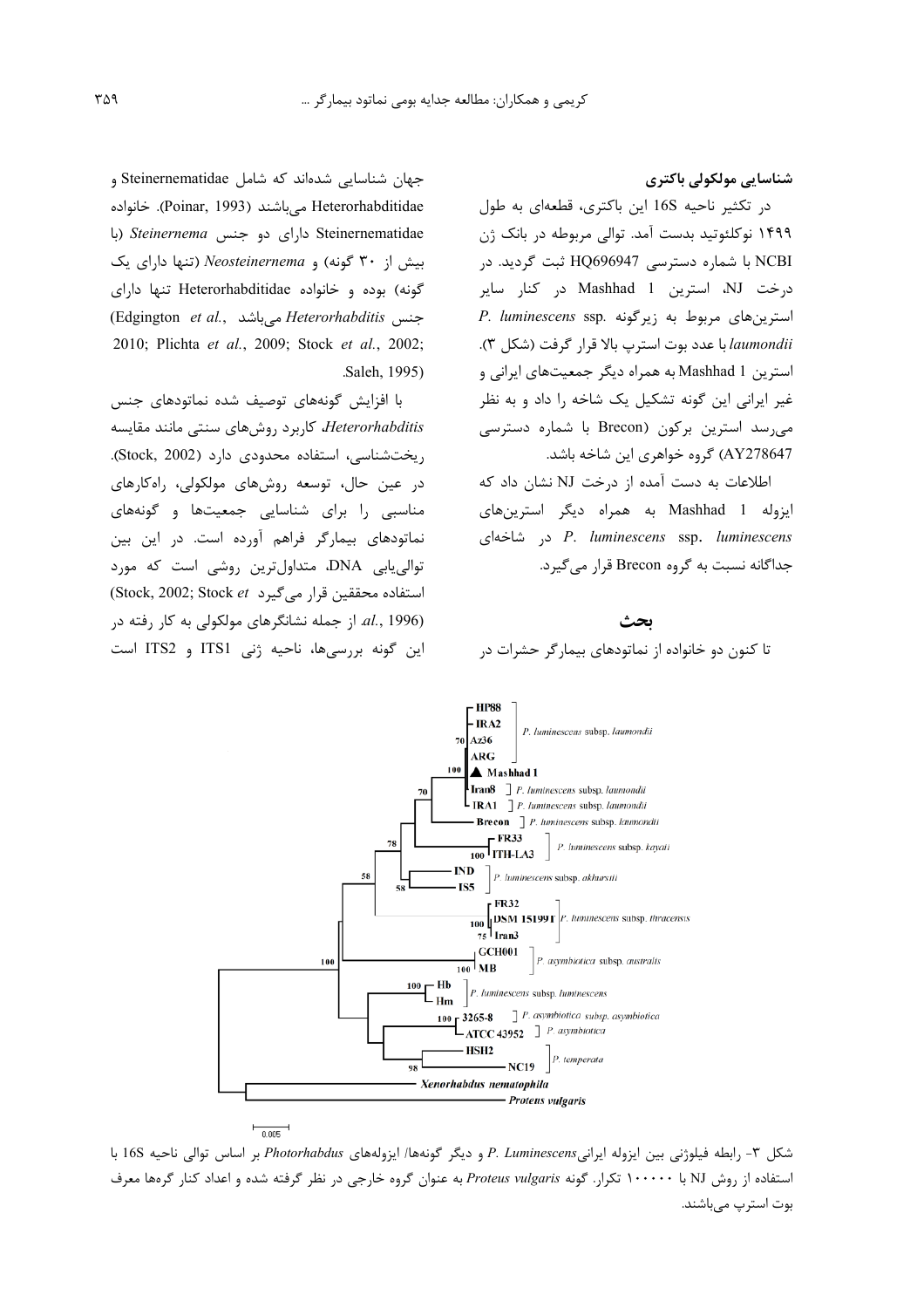که دارای تنوع ژنتیکی مناسبی برای شناسایی گونههای Heterorhabditis بوده و اطلاعاتی سودمند در زمینه تفسیر فیلوژنی گونههای این جنس در اختیار محققین قرار مى دهد (Adams et al., 1998). از اين رو توصيه میگردد در شناسایی افراد این جنس، مشخصههای متفاوت ریختشناسی به همراه اطلاعات مولکولی مورد استفاده قرار گیرد (Stock et al., 2002). در هر گونه نماتود بیمارگر، ناحیه ITS، خصوصیات ثابتی در بین تمامی افراد دارد اما طول و توالی ITS در بین گونههای مختلف نماتودهای بیمارگر حشرات متغییر است و از این و مارکری مناسب برای تفکیک و تمایز گونهها محسوب میشود. با این وجود یکی از محدودیت های کاربرد این مارکر در مطالعات فیلوژنی، گونههایی است كه از لحاظ تكاملي، فاصله زيادي با يكديگر دارند. در این حالت مشکل هم ردیفی توالی ناحیه ITS بین گونههای مختلف باعث می شود نتایج بررسی مقایسهای توالی مذکور در بین گونهها، بعضاً به سادگی قابل تفسیر نباشد. این موضوع از مشکلات مهم استفاده از این ژن م ,باشد (Spiridonov et al., 2004). در این گونه مواقع، استفاده از ژن 28S که توالی آن در گونههای مختلف در قیاس با ITS از ثبات بیشتری برخوردار است پیشنهاد مے شود (Stock & Hunt, 2006).

در خصوص جدایه باکتری همزیست این نماتود واکنش DNAse مثبت بود در حالی که این واکنش در P. luminescens ssp. luminescens (استرين تيپ همزیست گروه برکون، ATCC ۲۹۹۹۹ P. luminescens ssp. و همچنین (H. bacteriophora استرین تیپ  $\mathsf{CP} \to \mathsf{coP} \to \mathsf{coP}$ ، همزیست  $\mathsf{R}$ H. indica) منفى است. بر اساس آزمايشات انجام شده در این بررسی، خصوصیات بیوشیمیایی جدایه Mashhad 1 در اکثر موارد مطابق با جدایه CIP ۱۰۵۵۶۵<sup>T</sup> تیپ P. luminescens ssp. laumondii بود. و به نظر می رسد از لحاظ همزیستی زیرگونه P. luminescens ssp. laumondii زيرگونه BP 88 متعلق به H. bacteriophora بوده و استرين تيپ آن TT01 مى باشد ,Boemare & Akhurst (2006. صفات مهم مرفولوژیک و بیوشیمیایی باکتری P. luminescens مربوط به P. luminescens

ssp. laumondii بود و این تمایز با کمک آنالیز ناحیه 16S نیز اثبات گردید. در این مطالعه، آنالیز فیلوژنی D. luminescens نشان دهنده تک نیایی بودن و P. asymbiotica بود. همچنین زیرگونه P. luminescens ssp. luminescens فاصله بيشترى از سایر زیرگونههای P. luminescens داشت (شکل ۳). نتايج مشابه حاصل از مطالعه ساير محققين، تأييد كننده (Agazadeh et al., 2010; An & این اطلاعات بود ) .Grewal, 2010; Tailliez et la., 2009)

روشهای کلاسیک تعیین هویت باکتریهای همزیست، مبتنی بر کشت باکتری روی محیطهای مختلف میباشد. در این شیوه خصوصیاتی چون رشد هوازي يا بيهوازي، توليد اسپور، توان حركت، واكنش کاتالاز، بنزیدین ٰ و اکسیداز، تخمیر گلوکز و نیاز یا عدم نیاز به گلوکز در محیط کشت ارزیابی میگردد. این شيوهها با افزايش تعداد جدايههاى جديد، ارتقاء يافتهاند. امروزه در مطالعه این گروه همزیست، راهکار چندشیوهای ٔ مرسوم میباشد. تعیین مشخصات ژنوتیپی (خصوصیات DNA و RNA) كار متخصصين اين گروه را آسانتر نموده است. در راهکار چند شیوهای میتوان از اطلاعاتی از قبیل رابطهی DNA\_DNA، مشخصات توالی  $(rop\ D\ gyr\ B\$  (و بعضاً:  $gr\ B$  و (rop D)، خصوصیات بیوشیمیایی و فنوتیپی و همچنین ریبوتایپ با اندونوكلئازهايي چون EcoRI استفاده نمود.

توالی 16S، علاوه بر تفکیک گونهها/ زیرگونههای باکتری، قادر است جمعیتهای مختلف را نیز متمایز نمايد. تحقيقات نشان داده است توالى 16S rDNA ابزاری سودمند در زمینه شناسایی باکتریها در سطح جنس میباشد (Fukushima et al., 2002). براساس توالی این ناحیه، تمام نژادهای Xenorhabdus از نژادهای Photorhabdus بطور آشکاری مجزا میشوند. البته لازم به ذكر است كه مطالعه توالى بخشى از ژن 16S rDNA برای بررسی رابطه فیلوژنی در سطح جنس كافى است اما با اين وجود توصيه بر اين است كه به نتایج فیلوژنی که تنها بر اساس یک ژن به دست آمده

<sup>1.</sup> Benzidine

<sup>2.</sup> Polyphasic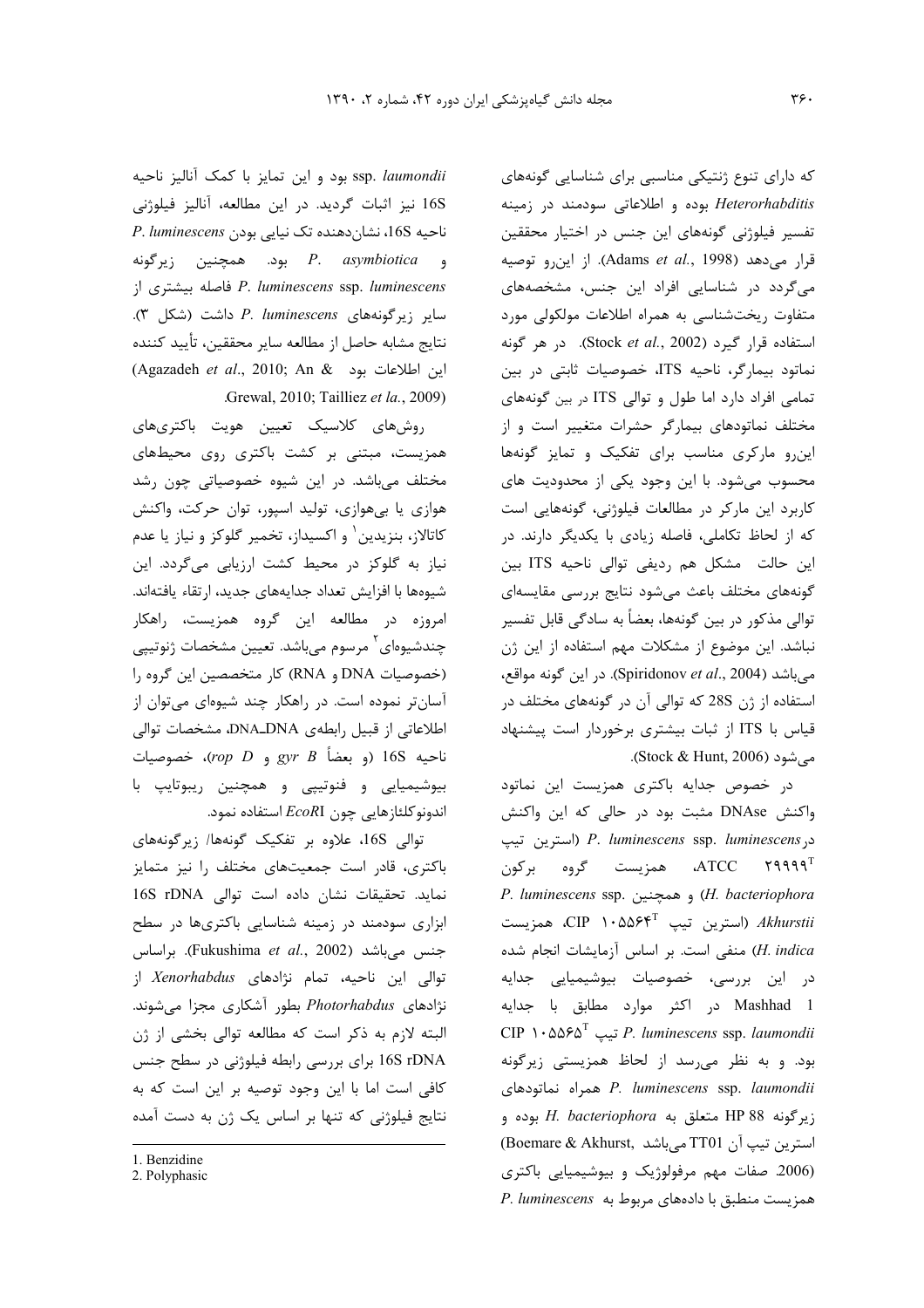بخصوص انتخاب گونهها و یا نژادهای برتر برای کاربرد محسوب مي شود (Stock, 2002). از طرفي بيشتر بررسی ها در زمینه نماتودهای بیمارگر حشرات، عمدتاً در مورد شناسایی خود نماتود بوده و همزیستهای باکتریایی چندان مدنظر نبوده است (Emelianoff et) al., 2008). با توجه به نقش باكترى هاى همزيست نماتودها در بروز عفونت خونی و مرگ حشره، مطالعه این گروه از پروکاریوتها می تواند در شناخت ایزولههای مؤثرتر نماتودهای عامل بیوکنترل راهگشا باشد. هر چند اين امر مستلزم تغيير قوانين مربوط به ورود اين فرآوردههای زیستی به کشور است. در این مقاله، با تلفيق كاربرد روش مولكولى، ريختشناسي و فنتيكي، روشی چند مرحلهای در شناسایی کمیلکس نماتود-باکتری توضیح داده شده است تا به عنوان منبعی برای مطالعات آینده در مورد این گروه از بیمارگرهای حشرات توسط محققین مورد استفاده قرار گیرد.

با احتياط نگريست (Liu et al., 1997). در حاليكه ناحيه 16S به عنوان یک گزینه مناسب برای شناسایی .<br>باکتریها در سطح جنس مطرح است، اما به نظر می٫سد گاهاً این ناحیه ژنی به جای حل مشکل باعث پیچیدگی روابط بین گونههای باکتریایی شده Peat et) و به دليل تكامل آهسته ممكن است قادر به  $al., 2010)$ تفکیک نژادهای نزدیک از یکدیگر نباشد Adams et) از این و توصیه می گردد تا از چند ناحیه ژنی  $al., 2006)$ دیگر چون gyrB و glnA نیز در اینگونه مطالعات استفاده گردد و رویکرد چند مرحلهای٬ با استناد به چند ناحيه ژنى ناظر بر همين مطلب است ..Peat et al  $.2010$ 

شناسایی صحیح گونههای نماتود قدمی مهم در مسایل مرتبط با کاربرد این عوامل در بیوکنترل

1. Polyphasic

#### **REFERENCES**

- 1. Adams, B. J., Burnell, A. M. & Powers, T. O. (1998). A phylogenetic analysis of *Heterorhabditis* (Nemata: Rhabditidae) based on internal transcribed spacer 1 DNA sequence data. Journal of Nematology, 30, 22-39.
- 2. Adams, B. J., Fodor, A., Koppenhöfer, H. S., Stackebrandt, E., Stock, S. P. & Klein, M. (2006). Biodiversity and systematics of nematode-bacterium entomopathogens. Biological Control, 37, 32-49.
- 3. Agazadeh, M., Mohammadi, D. & Eivazian Kary, N. (2010). Molecular identification of Iranian isolates of the genus Photorhabdus and Xenorhabdus (Entrobacteriaceae) based on 16S rRNA. Munis Entomology & Zoology, 5, 772-779.
- 4. Akhurst, R. J. (1980). Morphological and functional dimorphism in *Xenorhabdus* spp., bacteria symbiotically associated with the insect pathogenic nematodes Neoaplectana and Heterorhabditis. Journal of General Microbiology, 121, 303-309.
- 5. Akhurst, R. J. & Boemare, N. E. (1988). A numerical taxonomic study of the genus Xenorhabdus (Enterobacteriaceae) and proposed elevation of the subspecies of X. nematophilus to species. Journal of General Microbiology, 134, 1835-1845.
- 6. Akhurst, R. J., Boemare, N. E., Janssen, P. H., Peel, M. M., Alfredson, D. A. & Beard, C. E. (2004). Taxonomy of Australian clinical isolates of the genus Photorhabdus and proposal of Photorhabdusasymbiotica subsp asymbiotica subsp nov and P. asymbiotica subsp australis subsp nov. International Journal of Systematic and Evolutionary Microbiology, 54, 1301-1310.
- 7. An, R. & Grewal, P. S. (2010). Photorhabdus luminescens subsp. kleinii subsp. nov. (Enterobacteriales: Enterobacteriaceae). Current Microbiology. DOI 10.1007/s00284-010-9741-z.
- 8. Bedding, R. A. & Akhurst, R. J. (1975). A simple technique for the detection of insect parasitic rhabditid nematodes in soil. Nematologica, 21, 109-110.
- 9. Bedding, R. A. (1990) Logistics and strategies for introducing entomopathogenic nematode technology in developing countries. In: R. Gaugler and H. K. Kaya, (Eds), *Entomopathogenic Nematodes for* Biological Control. (pp. 233-248) CRC Press.
- 10. Boemare, N. E., Givandan, A., Brehelin, M. & Laumond, M. (1997). Symbiosis and pathogenicity of nematode-bacterium complexes. Symbiosis, 22, 21-24.
- 11. Boemare, N. E. (2002). Interactions between the partners of the entomopathogenic bacterium nematode complexes, Steinernema-Xenorhabdus and Heterorhabditis-Photorhabdus. Nematology, 4, 601-603.
- 12. Boemare, N. E. & Akhurst, R. J. (2006). The genera *Photorhabdus* and *Xenorhabdus*. In: M. Dworkin et al. (Ed.), The prokaryotes a handbook on the biology of bacteria. (pp. 451-494) Springer.
- 13. Brunel, B., Givaudan, A., Lanois, A., Akhurst, R. J. & Boemare, N. (1997). Fast and accurate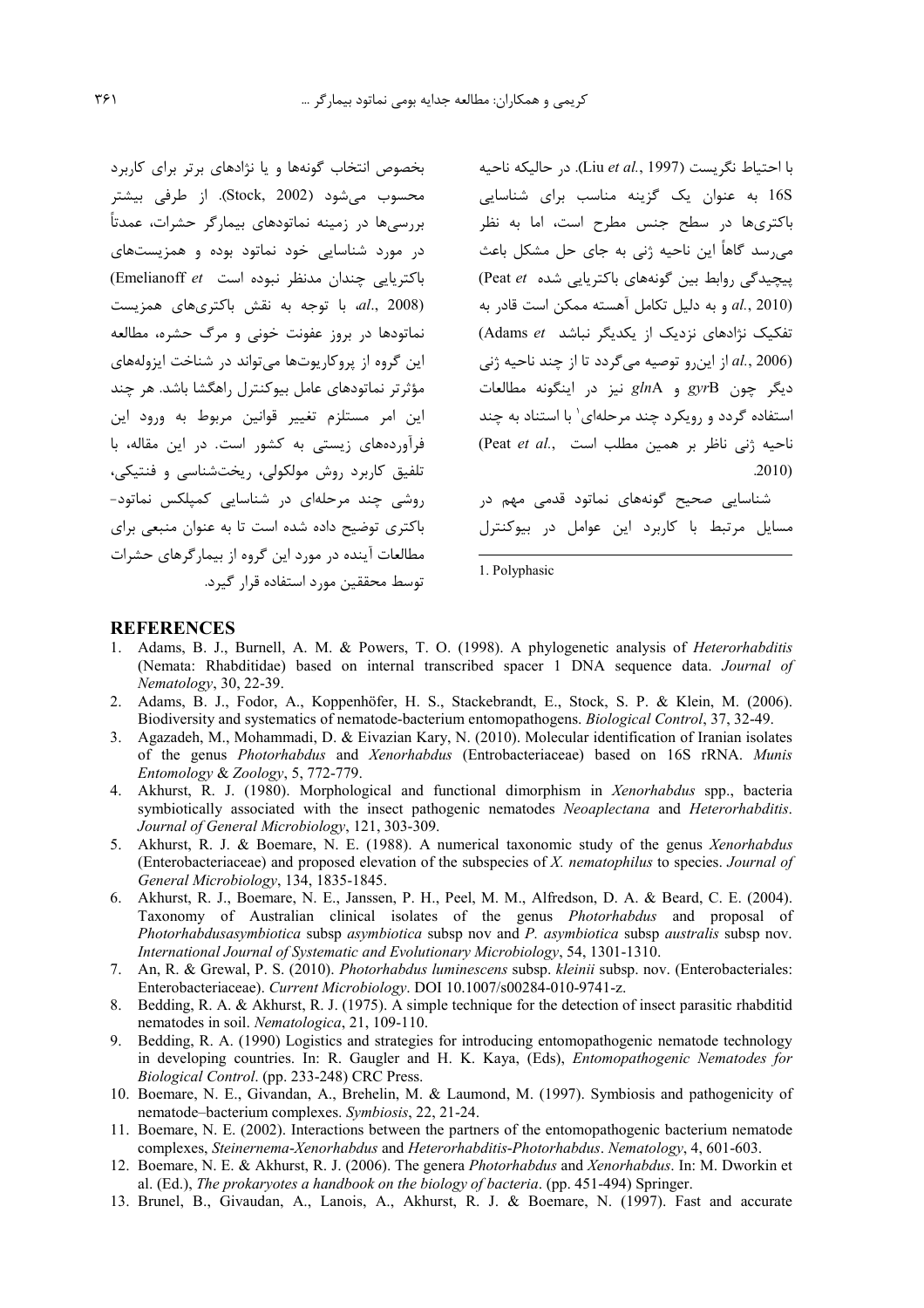identification of *Xenorhabdus* and *Photorhabdus* species by restriction analysis of PCR-amplified 16S rRNA genes. *Applied and Enviromental Microbiology*, 63, 574-580.

- 14. Burnell, A. M. & Stock, S. P. (2000). *Heterorhabditis*, *Steinernema* and their bacterial symbionts lethal pathogens of insects. *Nematology*, 2, 31-42.
- 15. Eck, R. V. & Dayhoff, M. O. (1966). *Atlas of Protein Sequence and Structure*. National Biomedical Research Foundation, Silver Springs, Maryland.
- 16. Edgington, S., Buddie, A. G., Moore, D., France, A., Merinoand, L. & Hunt, D. J. (2010). *Heterorhabditis atacamensis* n. sp. (Nematoda: Heterorhabditidae), a new entomopathogenic nematode from the Atacama Desert, Chile. *Journal of Helminthology*, 19, 1-14.
- 17. Eivazian Kary, N., Niknam, G., Griffin, C. T., Mohammadi, S. A. & Moghaddam, S. A. (2009). A survey of entomopathogenic nematodes of the families Steinernematidae and Heterorhabditidae (Nematoda: Rhabditida) from Northwest of Iran. *Nematology*, 11, 107-116.
- 18. Emelianoff, V., Le Brun, N., Pages, S., Stock, P., Taillie, P., Moulia, C. & Sicard, M. (2008). Isolation and identification of entomopathogenic nematodes and their symbiotic bacteria from Hérault and Gard (Southern France). *Journal* of *Invertebrate Pathology*, 98, 211-217.
- 19. Felsenstein, J. (1985). Confidence limits on phylogenies: An approach using the bootstrap. *Evolution*, 39, 783-791.
- 20. Fischer-le Sauxe, M., Viallard, V., Brunel, B., Normand, P. & Boemare, N. E. (1999). Polyphasic classification of the genus *Photorhabdus* and proposal of new taxa: *P. luminescens* subsp. *luminescens* subsp. nov., *P. luminescens* subsp. *akhurstii* subsp. nov., *P. luminescens* subsp. *Laumondii* subsp. nov., *P. temperata* sp. nov., *P. temperata* subsp. *temperate* subsp. nov. and *P. asymbiotica* sp. nov. *International Journal of Systematic Bacteriology*, 49, 1645-1656.
- 21. Fukushima, M., Kakinuma, K. & Kawaguchi, R. (2002). Phylogenetic analysis of *Salmonella*, *Shigella*, and *Escherichia coli* strains on the basis of the *gyr*B gene sequence. *Journal of Clinical Microbiology*, 40, 2779-2785.
- 22. Hall, T. A. (1999). *BioEdit*: a user-friendly biological sequence alignment editor and analysis program for Windows 95/98/. NT. *Nucleic Acids Symposium Series,* 41, 95-98.
- 23. Hsieh, F-C., Tzeng, C-Y., Tseng, J-T., Tsai, Y-S., Meng, M. & Kao, S-S. (2009). Isolation and characterization of the native entomopathogenic nematode, *Heterorhabditis brevicaudis*, and its symbiotic bacteria from Taiwan. *Current Microbiology*, 58, 564-570.
- 24. Kaya, H. K. & Stock, S. P. (1997). Techniques in insect nematology. In: Lacey, L.A. (ed.) *Techniques in insect pathology*. (pp. 281–324). Academic Press, London.
- 25. Karimi, J., Kharazi-pakdel, A., Yoshiga, T. & Koohi-habibi, M. (2009). Report of entomopathogenic nematode, *Steinernema glaseri*, from Iran. *Russian Journal of Nematology*, 17, 83-85.
- 26. Kimura, M. **(**1980). A simple method for estimating evolutionary rate of base substitutions through comparative studies of nucleotide sequences. *Journal of Molecular Evolution*, 16,111-120.
- 27. Liu, J., Berry, R. E., Poinar, G. & Moldenke, A. (1997). Phylogeny of *Photorhabdus* and *Xenorhabdus* species and strains as determined by comparison of partial 16s rRNA gene sequences. *International Union of Microbiological Societies*, 47, 948-951.
- 28. Liu, J., Berry, R. E. & Blouin, M. S. (2001). Identification of symbiotic bacteria (*Photorhabdus* and *Xenorhabdus*) from the Entomopathogenic Nematodes *Heterorhabditis marelatus* and *Steinernema oregonense* based on 16S rDNA sequence. *Journal of Invertebrate Pathology*, 77, 87-91.
- 29. Miller, L. C. & Barbercheck, M. E. (2001). Interaction between endemic and introduced entomopathogenic nematodes in conventional-till and no-till corn. *Biological Control*, 22, 235-245.
- 30. Nguyen, K. B., Gozel, U., Koppenhofer, H. S. & Adams, B. J. (2006). *Heterorhabditis floridensis* n. sp. (Rhabditida: Heterorhabditidae) from Florida. *Zootaxa*, 1177, 1-19.
- 31. Nikdel, M., Niknam, G., Griffin, C. T. & Eivazian-Kary, N. (2010). Diversity of entomopathogenic nematodes (Nematoda: Steinernematidae, Heterorhabditidae) from Arasbaran forests and rangelands in north-west Iran. *Nematology*, 12, 767-773.
- 32. Parvizi, R. (2001). Study infectivity of *H. bacteriophora* and *Steinernema* sp. against white grub, *Polyphylla olivieri*. *Journal of Entomological Society of Iran*, 21, 63-72. (In Farsi)
- 33. Peat, S. M., ffrench-Constantb, R. H., Waterfield, N. R., Marokházi, J., Fodor, A. & Adams, B. J. (2010). A robust phylogenetic framework for the bacterial genus *Photorhabdus* and its use in studying the evolution and maintenance of bioluminescence: A case for 16S, *gyr*B, and *gln*A. *Molecular Phylogenetics and Evolution*, 57, 728-740.
- 34. Phan, K. L., Subbotin, S. A., Nguyen, N. C. & Moens, M. (2003). *Heterorhabditis baujardi* sp. n. (Rhabditida: Heterorhabditidae) from Vietnam and morphometric data for *H. indica* populations. *Nematology*, 5, 367-382.
- 35. Plichta, K. L., Joyce, S. A., Clarke, D., Waterfield, N. & Stock, S. P. (2009). *Heterorhabditis gerrardi* n.